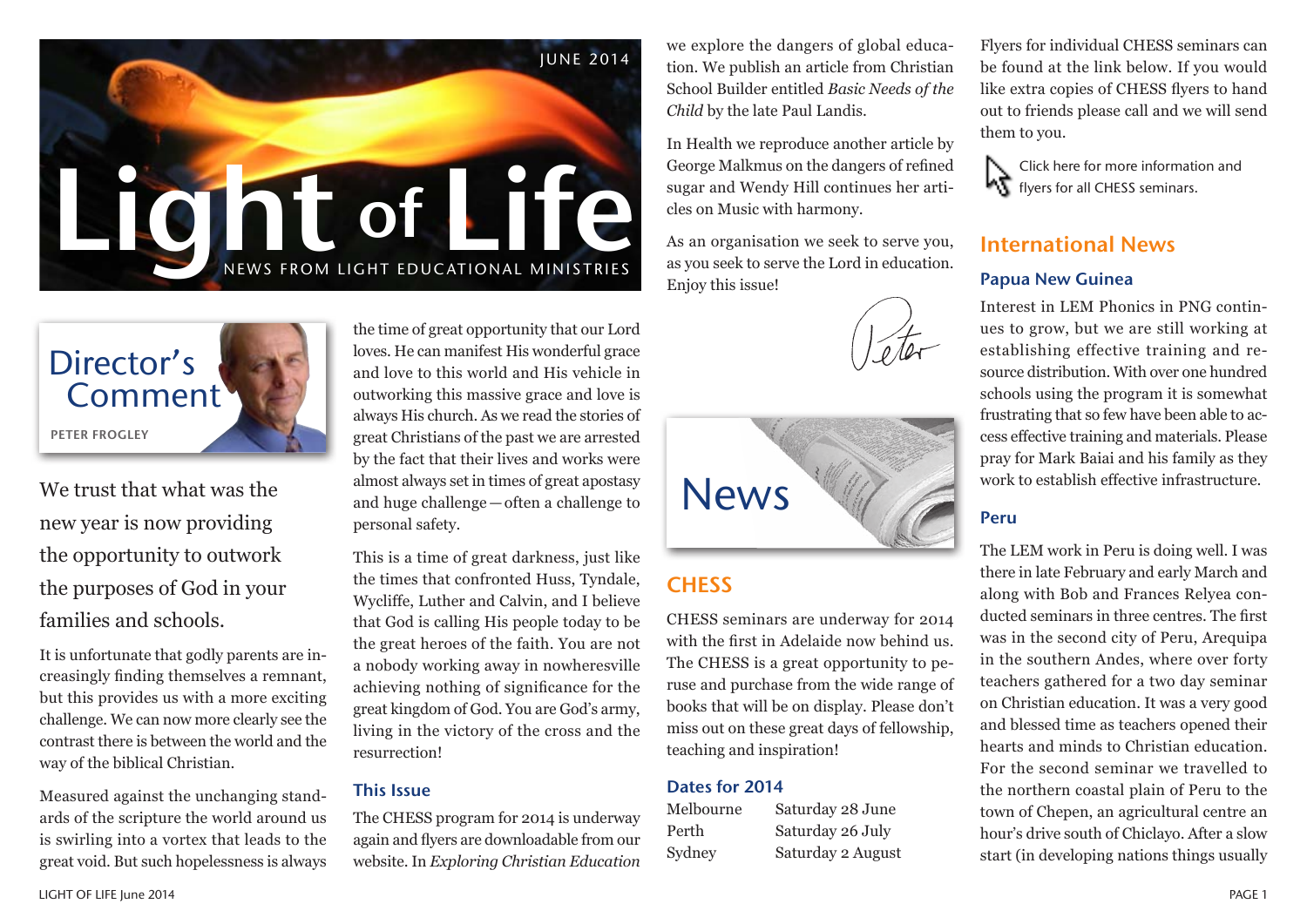begin long after the announced time) the Lord presenced Himself amongst the almost forty of us and the two-day event ended on a very high note. It is such a privilege to present the gospel of education in various countries and locations. The third seminar was held in the home base for LEM in Peru — the northern city of Chiclayo. This two-day seminar was held on neutral ground — a local hotel — and provided the opportunity for a great diversity of nearly fifty Christian teachers to attend. Often people from one church are reluctant to attend a function in another denomination — perhaps that sounds a bit like Australia! Again there was a lovely atmosphere and excellent response from teachers. The trip finished with a couple of days in Lima with Christian pastors and ministry at one of the churches. The trip home was delayed by an overbooked flight and I spent 24 hours at the Sheraton in downtown Lima, suffering for Jesus as they say.

Bob and Frances continue on making preparations to be able to leave the work of LEM (known as AME in Peru) in good hands when they eventually return to Australia.

## Office Closure

The Canberra office will be closed from **Mon 2 to Fri 6 June** as all staff will be attending a conference. Online orders can still be placed but will not be processed until Mon 9 June. Urgent enquiries can be sent via email to **john@lem.com.au**.



# No. 92: Global Education

From time to time it is helpful to read some accounts describing what is happening in our world today—and hence we reproduce this article I recently read. This notion of Global Education has been around for 50 years or more, but the reports have changed from being predictive to being accounts of what has been happening in our world and describing the nature of the attacks that all our children are suffering from today. Note the way in which the position of the globalists is outlined through educational gobbledegook that as the author suggests leaves us blinking  $$ probably with mouth open!

For some time I have been fascinated with the term 'global education'.

One of the general definitions is

an education perspective which arises from the fact that contemporary people live and interact in an increasingly globalised world.

#### And I searched further:

This makes it crucial for education to give learners the opportunity and competence to reflect and share their own point of view and role within a global, interconnected society, as well as to understand and discuss complex relationships of common social, ecological, political and economic issues, so as to derive new ways of thinking and acting.

Are your eyes still blinking?

But then I read a statement in the *Maastricht Global Education Declaration (2002)* which states:

Global education is education that opens people's eyes and minds to the realities of the globalised world and awakens them to bring about a world of greater justice, equity and Human Rights for all.

Ah, now I got it!

All this made me think of the hidden agenda (perhaps unconsciously) behind all the chatter about 'global education' that links its grand design with new age/emerging church lingo and even evolutionism.

Proponents of global education often disguise it by using a variety of other names: multicultural education, international curriculum development, international studies, cultural awareness, futurism, Project 2000, Welcome to Planet Earth, and World Core Curriculum (Source: Eakman, B. K. *Educating for the New World Order*. Portland: Halycon House, 1991).

Dick Sutphen, a leading new age thinker, summarises the new age doctrines as:

- 1. the external world and consciousness are one and the same
- 2. we are all part of God, so we are God
- 3. life is for evolutionary purposes
- 4. awareness of one's true self within leads to mastery of one's own reality.

Sutphen also emphasises that once the occult and new age terminologies are removed, these ideas become acceptable to the general public. These ideas also include eastern mysticism and contact with spirit and psychic guides. Sound familiar?

So how does all this invade our school systems, public or otherwise?

In order to accomplish getting global education into our public-school system, proponents advocate the following basic principles:

- 1. everyone should become involved with people of other cultures
- 2. from earliest childhood, global studies should be involved in all areas of study
- 3. economic interdependence among all peoples and nations should be stressed; and
- 4. the changing role of individual 'nations' (including the U.S.) should be emphasised, highlighting the increasing importance of international organizations. (Watching Grand Plan develop?)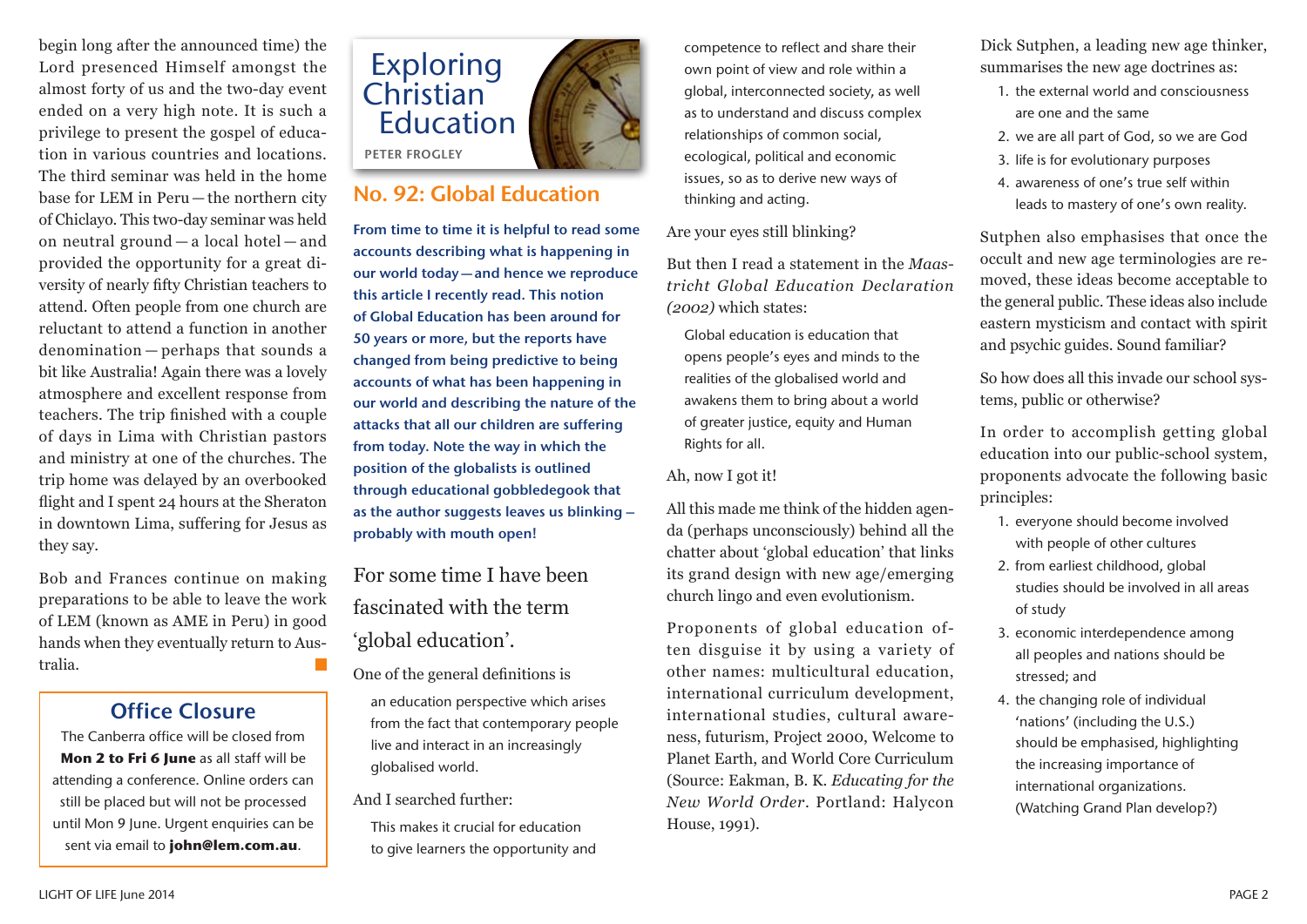On the surface, some of these may appear acceptable, but beneath lies a program of 'cultural evolution' designed to swallow up national and personal distinctives while substituting imprecise definitions of ethics. This is the type of thinking which could produce a climate ripe for a charismatic one-world leader.

# the task of re-ordering our traditional values and institutions is given over to our public schools

Global education proponents are calling for a world religion under the authority of a one-world government. This new world religion is envisioned as a synthesis of Christian ethics and eastern mysticism, in which the task of re-ordering our traditional values and institutions is given over to our public schools.

In summary, the key elements of global education, embedded in the new age and global education philosophies and currently found in our public-school systems, include the following:

- 1. A cultural relativism (no moral absolutes)
- 2. A de-emphasis of western culture in our public school texts and related curricular materials with a clearly intentional avoidance of Christian themes related to our Creator and Saviour, the Lord Jesus Christ
- 3. Curricular materials which support the idea of down-playing nationalism and pushing 'one worldism'
- 4. Curricular materials (especially teachers' guides) which promote guided imagery and visualisation
- 5. Curricular materials which state that their chief goal is to reduce the spirit of patriotism
- 6. An emphasis on teaching children the concept of 'entering' and meditation.

The basic assumption underlying the new age/emerging church movement is evolutionism, with its accompanying transformation of individuals and society, now supposedly ready to move into a new age of peace, harmony, and international cooperation. While some educators discuss cultural evolution as acting in concert with natural selection for the improvement of the human race, new age/emerging church proponents reveal the place of cultural evolution within the holistic framework that sees the entire universe as the ultimate whole system—certainly no place for the return of Jesus and the restoration of a new world without the tensions of right and wrong in daily conflict.

I know I am painting with a very broad brush—but I am also trying to paint the backdrop of the many variations of certain aspects of the broad brush that have been invading most every church, Catholic and Protestant, in the world today. I emphasise 'most every church'! This is serious stuff! I kid you not!

Whenever I see and hear amiable, compelling leaders emphasise oneness with God (all the while diminishing the sense of sin, of the need for a crucified saviour, and the gospel call for transformed, overcoming, living) — I know that new age/emerging church principles are flying high — in spite of the surging appeal, especially to the young. Especially when some are emphasising the 'spiritual' values of 'contemplative prayer', the 'silence', and the appeal of the 'labyrinth'. All great examples of how language can be confused with new definitions!

So there it is—a general picture of what has been and is happening in our schools today, certainly in state schools but also in too many private schools. I trust this article will strengthen our resolve to continue teaching solid, biblical education to our children, and help us all to be on the lookout for those things which detract from that mandate.

*The bulk of this article is sourced from Steve Deckard of the Institute for Creation Research, with comments and edits by the SDA's Herb Douglass.*



Many times small children, when given a command, will respond with 'why?'

If we do not answer them well, they will grow up to ask God that question. 'Train up a child in the way he should go, and when he is old, he will not depart from it' (Proverbs 22:6).

The most important matter to establish in the hearts of children at this very young age is proper respect for the authority of God and His Word. People generally have a low view of God's character. Many think of Him as a mere superhuman, not as the divine Sovereign.

Failure to instill this respect in the hearts of boys and girls eventually brings more and more decay into society. This is the main reason prisoners find themselves in prison and when they are released, often find themselves in prison again. It is the root reason that new and expanded prisons fill so rapidly. Disrespect for God is the root of moral decay, personal sin, divorce and remarriage and much more.

The difficulty of training children to believe that God means exactly what He says might be that adults fail to believe it. Attempting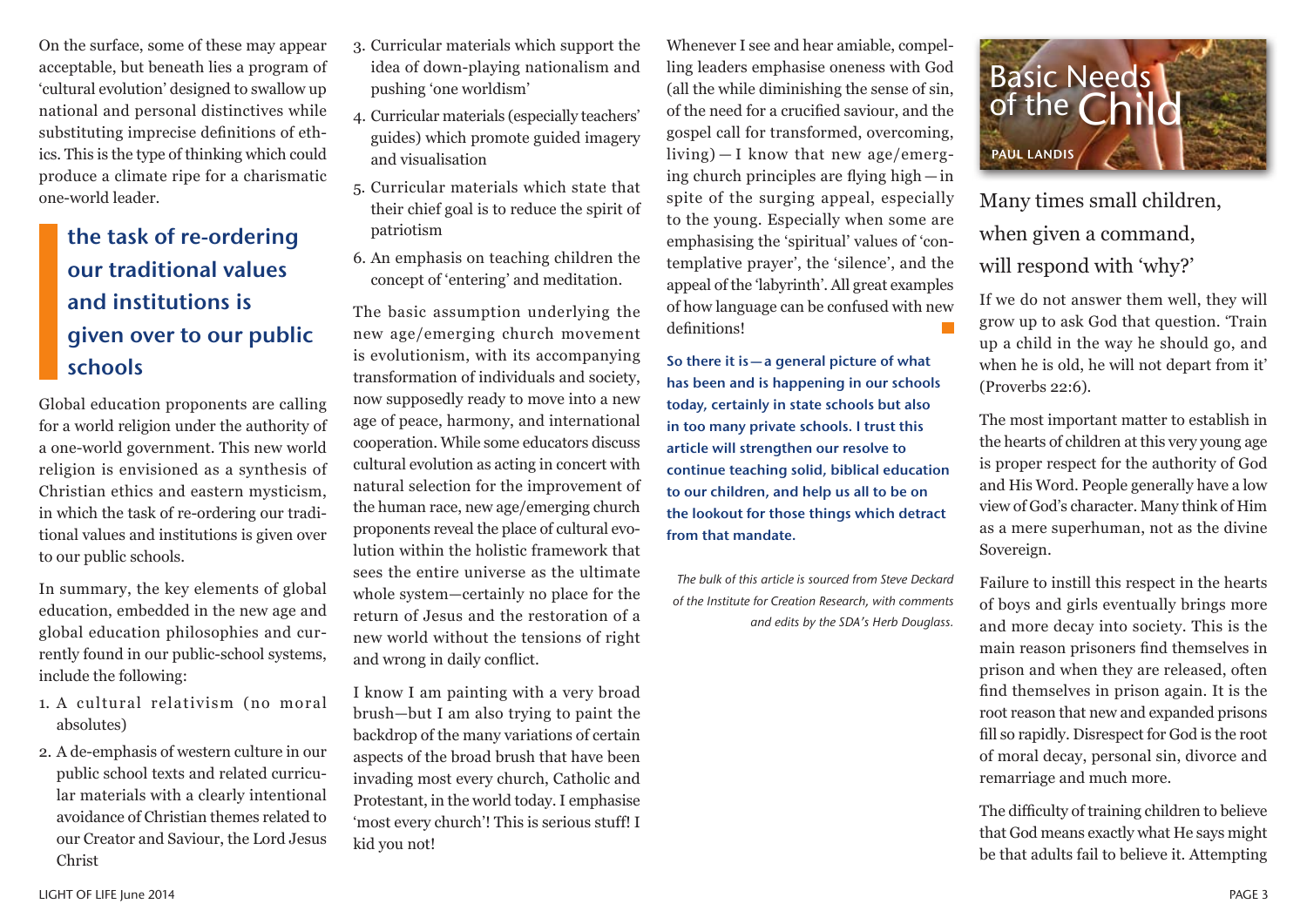to arrive at a correct understanding of God's Word by trying to decide whether God really means what His Word says is sure failure. By doing so, we are expressing a false concept of God. We are also expressing a false concept of ourselves because we assume the right of man to be God's judge. God says men and women are to believe what He says, not judge it.

# The difficulty of training children to believe that God means exactly what He says might be that adults fail to believe it

In order for parents to teach their children respect for the authority of God and His Word, it must first be a deeply settled factor in their own hearts. We cannot teach children something that is not part of our own heart experience. This is why it is so necessary that as adults we spend meaningful time with God's Word every day. Church leaders, parents, school boards and teachers all need daily exposure to God's Word in order to gain the faith to believe that God means exactly what He says.

To have meaningful time requires more than having a daily devotional as a routine duty. We cannot fool God. If we reason that we don't have time now, we can be sure we will live with many regrets later, when it is too late to benefit from the daily study of His Word.

Take time to be holy. Get up earlier. Cancel other activities. Do what devotion requires. Let business take second place. Many fathers tie up their minds in a business in order to become well-to-do, failing to realise how damaging this is to their children. To choose wrong is to choose trouble ahead, even if short-sighted reasoning tells us otherwise.

Although children are born with a proud, stubborn, selfish nature, guiding them in these matters will point them forward to a second birth that will provide power over that old nature. God's holy nature, implanted instead, will make them a new person. As they move through all of life, they will get along well with God and His authority, which includes His Word. They will know better than to differ with God and His Word at any time, in any matter.

Ye fathers...bring them up in the nurture (instruction) and admonition (discipline) of the Lord.

*Ephesians 6:4*

*Taken from Christian School Builder, January 2014*



## No 4: Harmony

So far in this series on music elements we have looked at rhythm, melody and dynamics. Now we will focus on the element of harmony.

#### Definition

A simple definition is 'harmony is two or more notes played at the same time like strong towers of sound.' It is the opposite of melody where notes are one after another.

Harmony originates from the Greek *harmonia*, meaning 'a join or concord'. It is about agreement between notes played or sung simultaneously. Harmony is also about strength. When there is agreement between two parties, the relationship becomes stronger, thus — 'United we stand; divided we fall'. In music, the term *chord* is used and it has similarities with its homophone *cord*. Both join things, combining to provide strength.

... a threefold cord is not quickly broken. *Ecclesiastes 4:12*

Fulfil ye my joy that ye be likeminded, having the same love, being of one accord, of one mind. *Philippians 2:2*

Be of the same mind [live in harmony] one toward another. *Romans 12:16*

#### The harmonic series

Harmony is found in God's basic design of a single soundwave. Each music note is a soundwave with a complex pattern of what I call 'God's secret hidden notes.' Physicists call them the *harmonic series*, *harmonics*, *overtones* or *impartials*. Basically, each soundwave has a bottom tone called the *fundamental* which is joined with over a dozen higher notes in a specific pattern (which we will discover in a later article).

When we sing, play or hear a note we think it is only one note, but in reality it is actually many notes combined. When we hear a chord with two or more notes, the harmonics of each note are also involved. The result is a very strong sound. This brings extra energy as a foundation to strengthen other elements such as rhythm and melody. The harmonic series pattern is God's signature on His creation of the soundwave. Just as an artist writes his signature on his painting to say 'I did this', so does God mark each soundwave as His creation. No human can create soundwaves. Man only changes them and mixes them together in different ways.

Chord notation is notes piled vertically like a tower to indicate they sound simultaneously. Compare this with melody where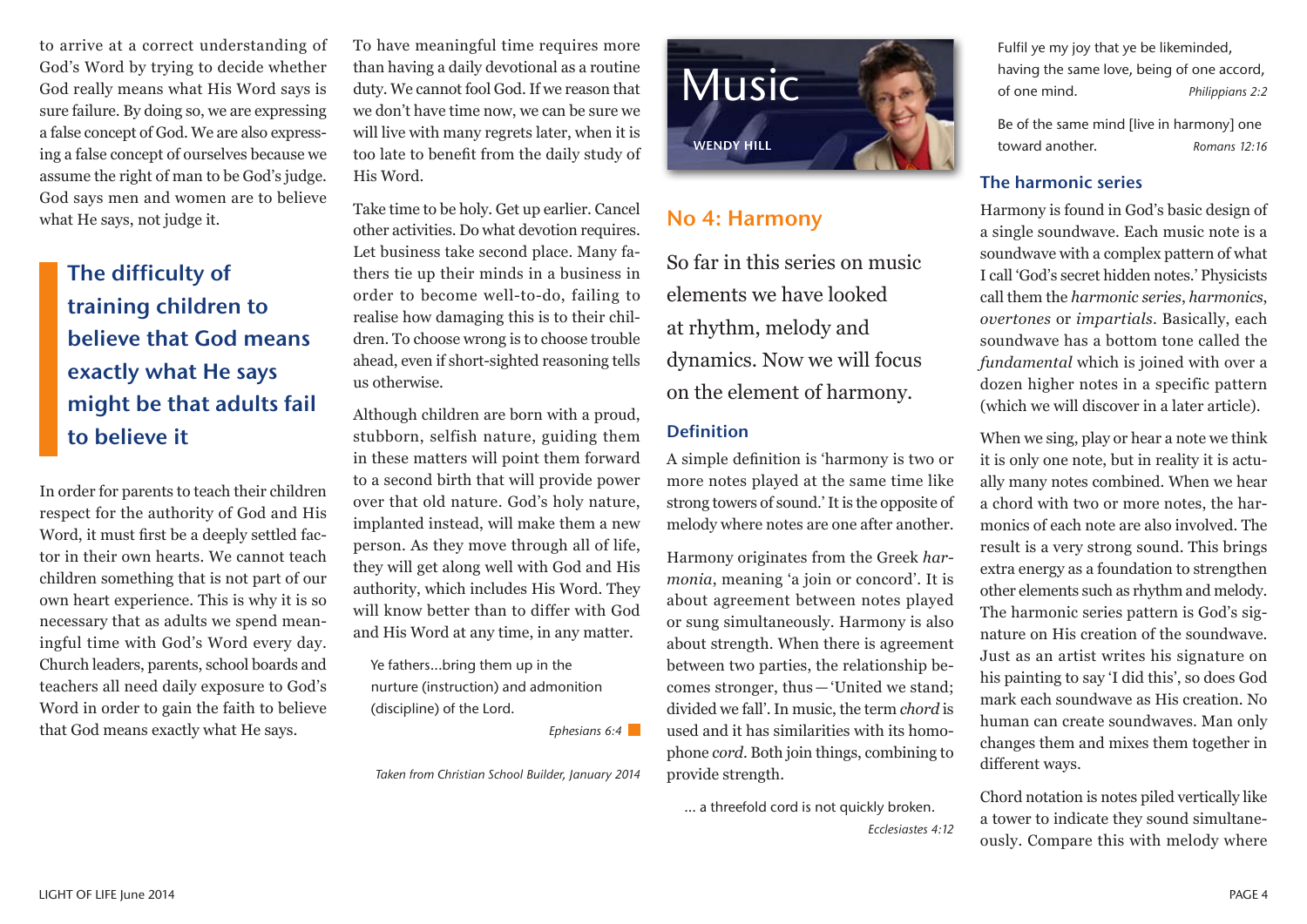notes are written horizontally like we write words from left to right. The harmonic series pattern is written like a huge chord with the fundamental at the bottom and the hidden secret notes piled above. Note that this is just for one note. If four notes are played or sung together imagine how many notes are involved! Imagine the strength and force of a symphony orchestra even if all players played just one note at the same time.

#### The fundamental

Notes are written on top of each other with the fundamental at the bottom—like a tall strong tower with a solid foundation. The further away we go from the fundamental, the more discordant (unpleasant or disagreeable) the upper notes become. The notes closest to the fundamental are more agreeable. In fact the first few make up the three notes of the common major chord. This is a beautiful analogy of spiritual harmony and man's relationship with God. Christ is the fundamental of our lives—the solid rock and foundation. The closer we are to our fundamental, the more we are of one accord, joined together and agreeable. The further we get away from the fundamental, the more disagreeable our lives become and the less harmonious we are with God. The element of harmony teaches us that God is strong and He also wants agreement.

#### Types of chords

Different combinations of notes produce different harmonies in chords. Notes which

agree (sound well together) are called *concords* (consonant sounds). Notes which do not agree (clash) are called *discords* (dissonance). There are many types of chords e.g. major, minor, seventh, diminished, and augmented. Each has a different sound 'flavour' and has to be heard to know the difference. It is difficult to describe it in words in an article like this. The best way to know what a banana tastes like is to eat it. Likewise each chord needs to be listened to in order to know what it sounds like. And just as foods have different effects on the body, so do chords have different effects. For example, a major chord may have an uplifting, joyous effect; a minor chord may make the listener feel pensive or sad, or perhaps sound dramatic. A discordant seventh chord creates tension, wanting to resolve to a concord; the diminished chord seems to drift and lead to unexpected places; and the augmented chord has an unsettling, jarring effect.

#### Harmony and the soul

Composers are fully aware of chords and their effects and use them for different purposes, positive and negative. Our mind, thoughts and feelings can be uplifted by the harmonies we hear. God can be exalted and worshipped. Our minds, thoughts and emotions can also be manipulated so we feel a false sense of security and peace. For example in new age meditation and relaxation music, the element of harmony may dominate melody and rhythm. With very little rhythm, chords merge into each other. The sounds float and drift at a slow

pace and are dreamy, very relaxing and calming. Such music is heard in many places of spiritualism, in some cafes and shops.

The danger is that music dominated by harmony can create a mental shift. We saw in the first article how excessive loud beat can be hypnotic and lead to mind control by a manipulator. Likewise, excessive

Composers are fully aware of chords and their effects and use them for different purposes, positive and negative

harmony can also lead to manipulation. Music does not go directly from the ear and auditory nerve to the main auditory centre (auditory cortex) in the brain cerebrum. It does not go straight to the frontal lobe in the forehead where reasoning, logic and discernment take place. Instead, the music signals travel from the auditory nerve through the brain stem and up to the thalamus before reaching the cerebrum. The thalamus is like a relay station for emotions and sensations. When the thalamus is stimulated for long periods of time it influences the master brain by suggesting a new and misleading 'real' situation. Feelings dominate. Reason, discernment and decision making can break down. The

mind is open to manipulation. Of all the art forms, music (especially harmony) speaks most to the emotions. Excessive harmony can be used to manipulate people's minds.

In the first article of this series we explored how rhythm and beat represent the body because of the direct physical effects and the fleshy, carnal nature of man. In the second article we saw how melody represents the spirit because of the direct link with language and communication. Now the element of harmony represents the soul because it directly affects thoughts and emotions. Well balanced music will have melody (i.e. the spirit, words) as the dominating element, followed by harmony (the soul, emotions) and lastly, rhythm/ beat (the body). Unbalanced music usually turns this upside down with rhythm/ beat (body, flesh, carnal nature) dominating and melody at the bottom (words are drowned out).

#### Harmony throughout history

Western music up to the Middle Ages and early Renaissance (1400–1500s) used mostly one melody (monody). Two, three, and more melodies were gradually added and sung at the same time regardless of whether they sounded well together. This would sound very unpleasant to our ears today. This music style was called polyphony (many melodies). Composers thought horizontally because that is the way melody and words move. The Renaissance is remembered as the 'golden age of polyphony'.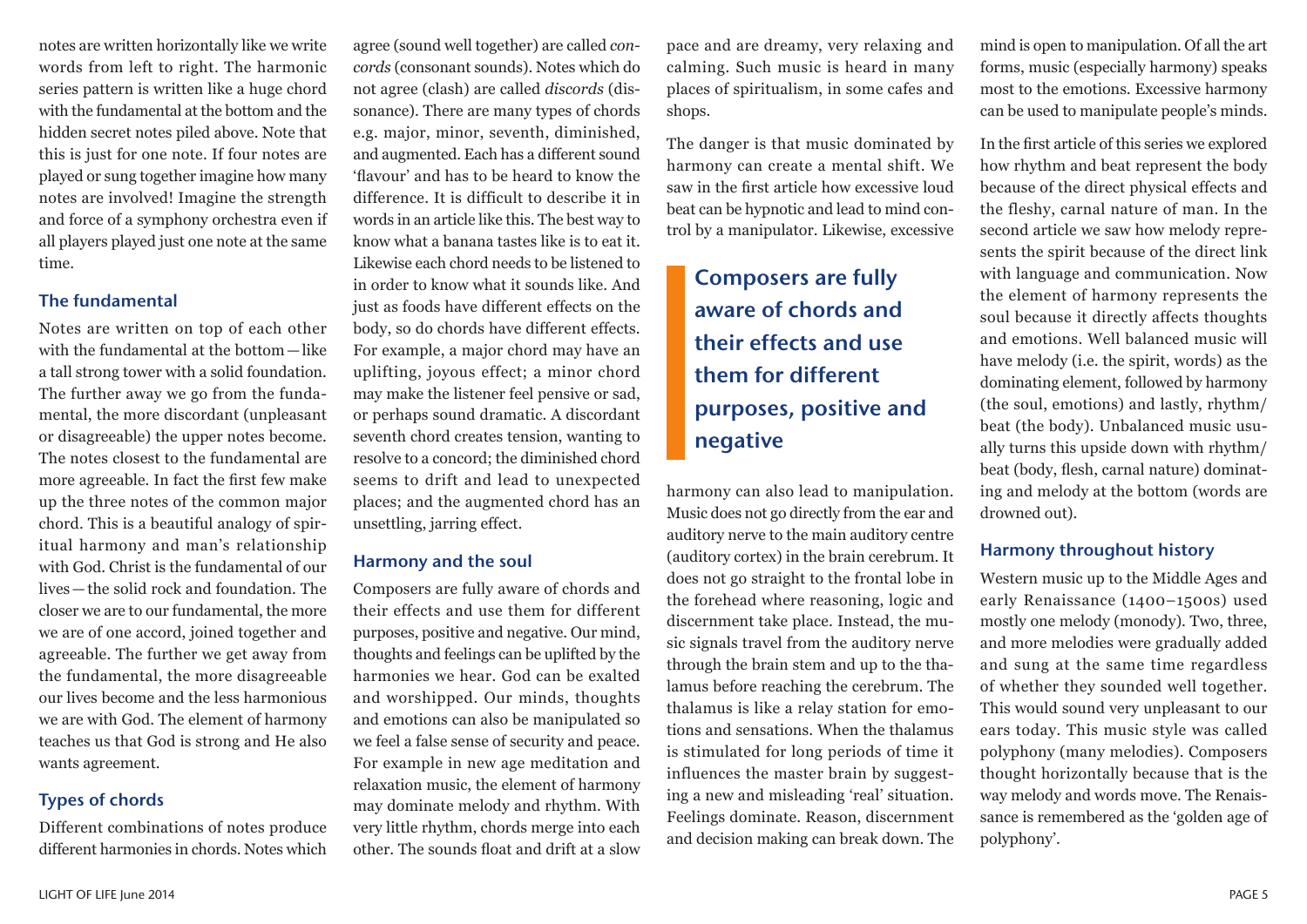In the Baroque period (1600–1750) composers began to think more vertically (harmonically) and matched simultaneous notes so they sounded more agreeable. Four part harmony became popular for four voices — soprano, alto, tenor and bass — and this became the basis of four part hymns. The Baroque was a time of very grand, dramatic and emotional music. Imagine the contrast between the earlier Middle Ages monody and Baroque music with four voices singing including all the hidden harmonics!

# the triune Godhead is the ultimate source of true harmony

In the Classical Period (1750–1800), there was a shift to music with mainly one melody only, but with chordal accompaniment (homophony). This is still common today.

#### The God-message of harmony

Harmony is essentially two or more notes played at the same time like strong towers of sound to provide strength and agreement to other music elements. It teaches us that God is our ultimate strength and wants us to agree with Him. The spiritual cords of faith keep us strong and in harmony (i.e. joined) with God in time of trouble.

The name of the Lord is a strong tower; the righteous runneth into it and is safe. *Proverbs 18:10* We mentioned earlier Ecclesiastes 4:12 '… a threefold cord is not quickly broken'. When we combine this verse with Isaiah 33:22 we see a strong threefold role of Christ: 'For the Lord is our judge, the Lord is our lawgiver; the Lord is our king. He will save us.'

Wow! Here we see the mightiest strength, agreement, security and peace in the government of the triune Godhead, the ultimate source of true harmony.

In John 1:1 we are told,

In the beginning was the Word (Jesus) and the Word was with God and the Word was God.

They were and still are of one accord, united, undivided, one in nature, character and purpose. Isaiah prophesied in chapter 9 verse 6 that Christ would be called

…the mighty God, the everlasting Father, the Prince of Peace.

The law of life is love because God is love (1 John 4:8). And this love is the harmonious foundation of how God governs the entire universe. Jesus said,

At that day ye shall know I am in my Father and ye in me and I in you.

*John 14:20*

God wants each individual person to be in agreement with Him and have a relationship with Him. This is the ultimate perfect harmony—'at-one-ment'. If we choose to live in accordance with God's basic law of life (i.e. love) then shall we find true and perfect harmony, happiness and peace.

It is hard for us to comprehend what the universe was like before sin entered—perfect harmony, perfect peace, all the angels living in one accord with their Creator, no notes of discord to mar the heavenly music, every musical sound in harmony with God's voice. In the future heaven it will be just the same—perfection according to God's standards. I have never heard the music of heaven but know of several who have. I long to hear how God originally designed music with the elements perfectly combined and balanced and to hear the sounds of the sweetest harmony of voices and instruments. It is now incomprehensible to our earthly ears. How will it compare with the music we are surrounded with today?

The following hymn by George C Stebbins summarises the element of harmony beautifully:

I've found a friend, oh, such a friend! He loved me ere I knew Him.

He drew me with the cords of love and thus He bound me to Him.

And 'round my heart so closely twine those ties which nought can sever, For I am His and He is mine for ever and forever.





**The second edition of Wendy Hill's**  *The Elements of Music* **is now available. With new history content, updated exercises and new charts and maps, this update represents many hours of research and editing to produce a worthy product.**

#### Volume One

| <b>Student Workbook</b>                   | \$34.95        |
|-------------------------------------------|----------------|
| Teacher's Resource Kit                    | \$95.00        |
| <b>Volume Two</b>                         |                |
| Student Workbook                          | \$38.95        |
| Teacher's Resource Kit                    | \$105.00       |
| <b>Keyboard Arrangements</b>              | \$21.95        |
| Test Book                                 | \$17.95        |
| <b>Vol 3 First Edition NOW HALF PRICE</b> |                |
| بالممطيلة والالهودام ينكر                 | ¢ 10 <i>15</i> |

| Student Workbook      | \$19.45 |
|-----------------------|---------|
| Teacher's Manual      | \$52.50 |
| Keyboard Arrangements | \$10.95 |
| Test Book             | \$8.95  |

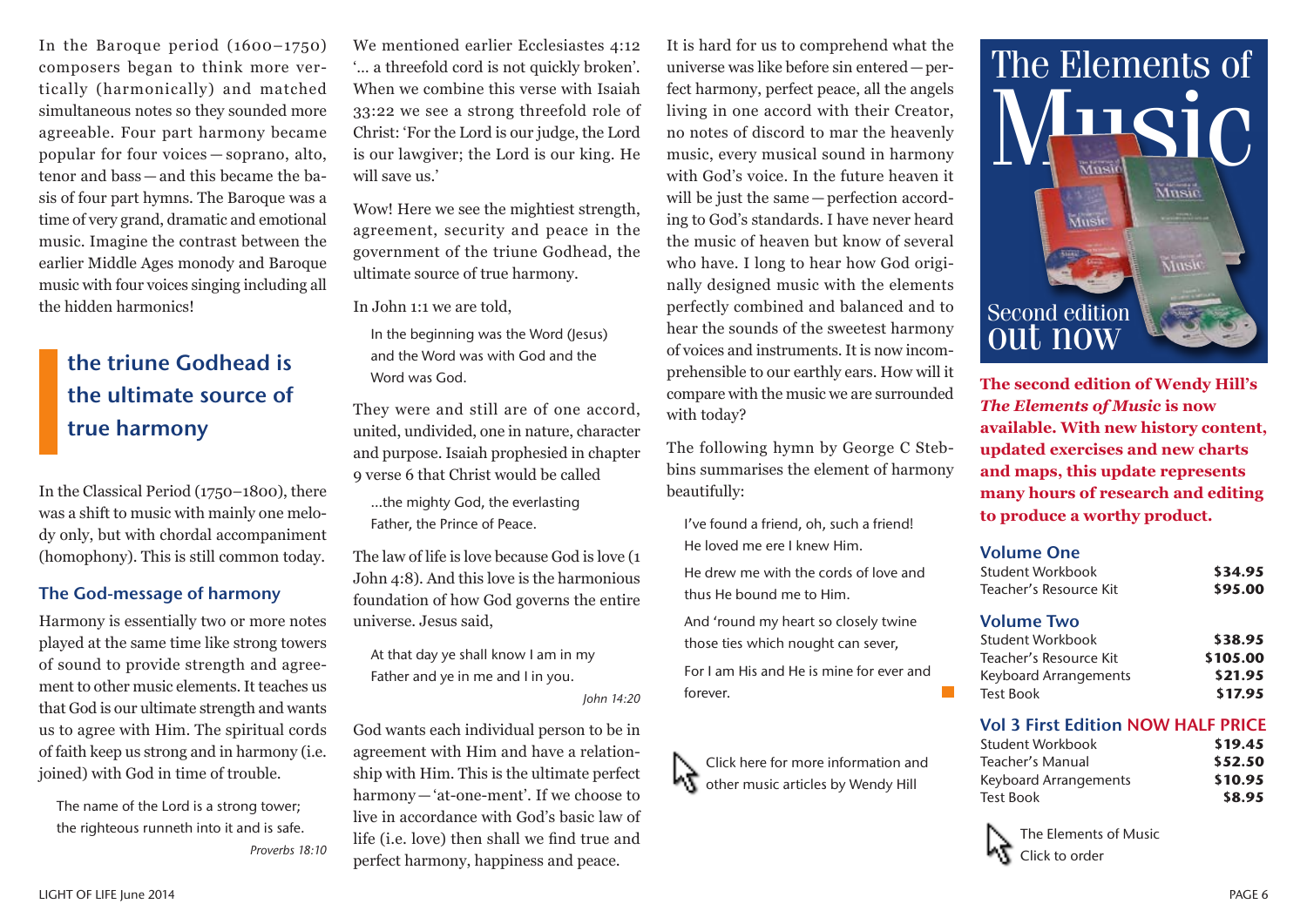

# The dangers of refined sugar

# Refined sugar turns off your immune system.

Our immune system is comprised of a unique grouping of cells, designed by God and given the task of identifying and destroying invaders before they can do significant harm to the body.

Disease-causing organisms are detected by the immune system, tagged for destruction, and then annihilated by these hungry immune system cells.

But the immune system can only do its job when it is kept strong and healthy and functioning at optimal levels. A strong, healthy immune system, operating at optimal levels, will even recognise and seek out cancer cells and actually destroy them before they multiply if —and only if —the immune system is operating at optimal levels.

It is vitally important that we realise that after God had created the human physical body with a self-protecting immune system, He had done His part. Man's part is to keep the body healthy in order to efficiently handle the bad guys.

It is the responsibility of every man and woman to properly nourish the body—and thus the immune system — so that it remains strong and healthy.

Our daily diet and lifestyle determines whether our immune system is strong and healthy!

When functioning at optimal levels, the immune system can recognise, seek out, and destroy all of the bad guys in our body. But if our diet and lifestyle are poor, then our immune system will be weak and compromised.

## How refined sugar affects your immune system

Refined sugar is an immune system suppressant; it literally knocks out or compromises the very system God gave us to protect us from the bad guys.

Sadly, the average American consumes approximately 50 teaspoons of refined sugar each and every day of their life. It takes approximately 3 feet of sugar cane to produce 1 teaspoon of refined sugar. That means, for a person to obtain 50 teaspoons of sugar from sugar cane, that person would have to chew, digest, and assimilate 150 feet of sugar cane each and every day.

Furthermore, just one 12-ounce (350ml) can of soda pop contains the equivalent of 11 teaspoons of sugar — or 33 feet of sugar cane! Can you even begin to fathom how many feet of sugar cane would have to be chewed, digested, and assimilated to equal the amount of refined sugar found in

breakfast cereals, candy bars, cakes, cookies, pies, ice cream, donuts, etc., etc.?

Dr Agatha Thrash writes:

Another important fact about sugar has to do with disease resistance. The white blood cells with segmented nuclei increase in numbers in the blood stream when the body has a bacterial infection. These cells destroy bacteria. They are the body's soldiers. However, when the blood sugar level goes up, these cells get sluggish and cannot destroy as many bacteria.

Dr Thrash then provides a chart showing how much sugar it takes to affect the ability of the white blood cells to destroy bacteria:

Six teaspoons of sugar (the amount of sugar in a single candy bar) reduces the ability of these white blood cells to destroy unfriendly bacteria by 25%; 12 teaspoons (the amount of sugar in a single can of soda pop) reduces the ability of these white blood cells to destroy unfriendly bacteria by 60%; and 24 teaspoons (just half the average daily intake of refined sugar), reduces the ability of these white blood cells to destroy unfriendly bacteria by 92%.

Every time a person drinks a soda pop or other beverage containing refined sugar, eats a piece of candy or a breakfast cereal containing refined sugar, has a piece of cake or donut or a cookie, they are placing an addictive drug into their body that will compromise the immune system God gave them to protect them from the 'bad guys'.

## Other effects of refined sugar

Refined sugar impacts quality of life by:

- 1. Increasing the severity of PMS
- 2. Decreasing cognitive or intellectual function, especially in children
- 3. Contributing to our current epidemic of heart disease, weight gain, and so much more.

half the average daily intake of refined sugar reduces the ability of white blood cells to destroy unfriendly bacteria by 92%

Health problems associated with the intake of refined sugar include but are not limited to: acne, addiction to drugs and caffeine, alcoholism, allergies, anxiety, behavioural problems, binge eating, bloating, bone loss, candidiasis (yeast infections), depression, difficulty concentrating, eczema, edema, emotional problems, fatigue, food cravings, hormonal problems, hyperactivity, insomnia, menstrual difficulties, mental illness, mood swings, premature aging, psoriasis and the list goes on.

Recent research is catching up on the danger of refined sugar and it would serve us all well to dramatically reduce our intake.

m.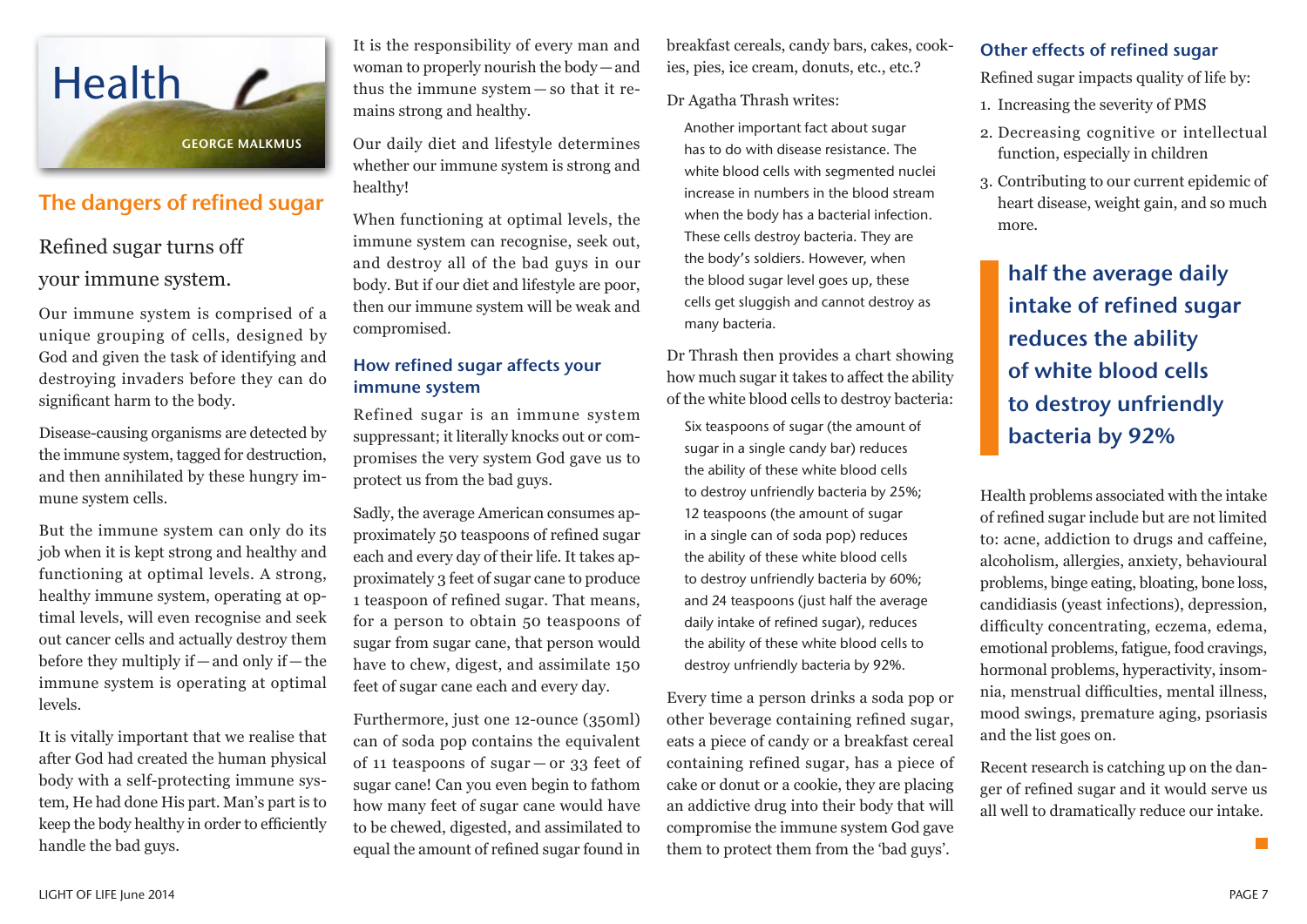

# Bitesize biographies

Another series of biographies – this time of significant Christians of the past who seldom feature in modern popular biographies. Whilst we have listed them under 'secondary' in the library section of our catalogue they can well be read by upper primary children.

## Zachary MacAulay

Never heard of him, you say. Well now is the time to discover this Scotsman who went to Jamaica as a teenager only to be confronted with the ugliness of slavery. He became a leading abolitionist, later becoming the governor of Sierra Leone. 160 pages, paperback. **\$10.95**

#### Renee of France

Was a correspondent of Calvin and loved the protestant reformation. In the sixteenth century such a position was not lightly held, particularly if your husband was the Duke of Ferrara, who was not at all keen on the Reformation. 128 pages, paperback. **\$10.95**

### Thomas Cranmer

The architect of the Church of England and one of the world's most famous martyrs. Not always a strong man who prevaricated many times and yet finally gave his life for the Gospel he loved. 126 pages, paperback. **\$13.00**

#### Matthew Henry

The great writer of the huge commentary known by his name. His devotional and practical commentary has blessed thousands but Matthew Henry suffered much persecution for his faith. 124 pages, paperback. **\$12.00**

> **FRANCIS TAEFFER**

### John Knox

The great Scottish reformer made a powerful presentation of the gospel that has had profound influence on his native land and even the lands of the whole earth. 112 pages, paperback. **\$10.95**

#### John Newton

A beautiful introduction to the great but often overlooked leader of the Evangelical movement of the eighteenth century. His radical conversion from a life of depravity to church leader and the author of the famous hymn Amazing Grace. 141 pages, paperback. **\$10.95**

### John Chrysostom

A great father of the early church; a man who preferred the life of an ascetic but became a great preacher shaping the church of his day and even to the present. 127 pages, paperback. **\$10.95**

Bitesize biographies Click to order

### Hugh Latimer

His straightforward powerful preaching brought the knowledge of Christ to thousands of his countrymen. As many of his day his life ended as a martyr for Christ. 128 pages, paperback. **\$13.00**

#### Francis Schaeffer

The great Christian thinker and apologist of the twentieth century. Trained as a minister, Schaeffer was led to minister commonly to young people, establishing L'Abri Fellowship. 144 pages, paperback. **\$10.95**

### Festo Kivengere

The outstanding Anglican Bishop of Uganda who became famous through his interaction with the notorious Idi Amin. His work with African Enterprise was a blessing to many thousands in Africa and across the Christian world. 175 pages, paperback. **\$10.95**

### Charles Hodge

The great theologian of nineteenth century USA who became a defender of the biblical faith at a time of great division in the USA with the Civil War and other issues. 128 pages, paperback. **\$10.95**

### Augustus Toplady

Unknown to many Christians today, Toplady is famous for the hymn *Rock of Ages*. Beyond that Toplady was a great stalwart of the faith in England in the eighteenth century. 124 pages, paperback. **\$12.00**

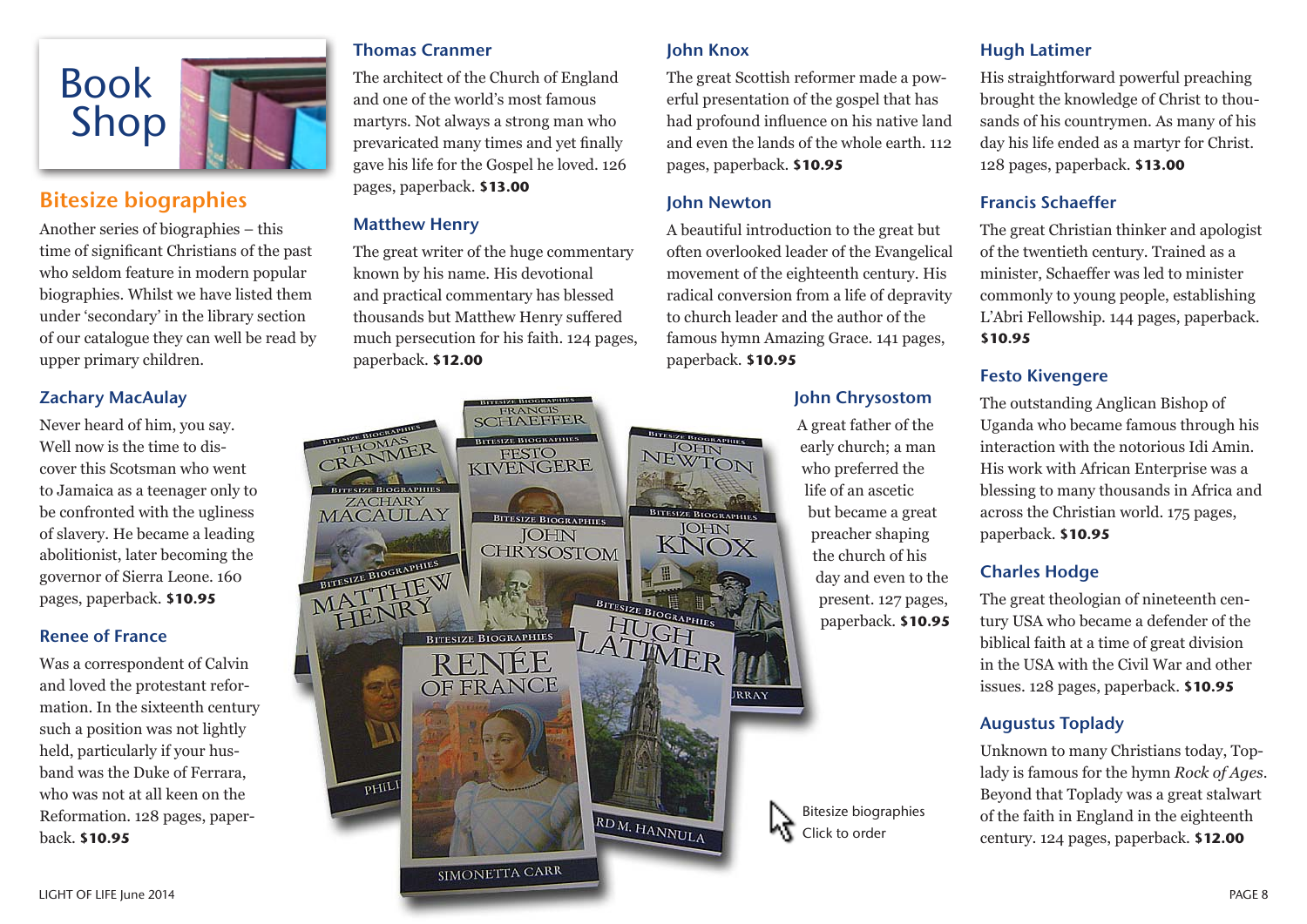# Shepherd Press



Rediscovering Family Worship **by Jerry Marcellino**

A compact, yet incredibly practical and eloquent guide for developing and maintaining the lost treasure of family worship.

The author clearly presents the Scripture's call to family worship, and follows it with helpful suggestions for how to make it a part of our everyday lives. You and your children will be blessed as you use this helpful guide to make your times of worship together all that they were meant to be. 27 pages, paperback. **\$3.75**

## Time for the Talk **by Steve Zollos**

A book to help fathers walk their sons through one of the most important conversations of their lives. 'The Talk' is much broader than just a talk about sexuality; it's a conversation

about manhood, about right decisions, about Christ. *Time for The Talk* will help you give your son what he needs to steer through the moral and spiritual confusion of this world and make wise, godly,

VALUE TRUE WANTED Time for **STEVE ZOLLOS** 

character-forming decisions. You will be equipping him to enter true manhood—a passage that many young men today simply never make.

*Time for The Talk* provides a complete framework for discussing the key areas of manhood that every boy should learn from his father. Through 'The Talk' you will open a channel of communication based on truth and love that will endure for life. 202 pages, paperback. **\$17.60**

## God's Great Plan **by Melissa Cutrera**

The story of

Creation, Fall and Redemption is the central narrative of the Christian faith. *God's Great Plan* uses simple, memorable rhymes to teach

this story to young children. This valuable resource helps

parents, grandparents, ministers, and teachers to share the gospel with the children in their lives. The color artwork will spark children's imaginations and give them an entry point into the story, helping them to grasp the significance of God's plan in their

own lives. Anyone who desires to make the gospel more accessible and attractive to children will appreciate this book. Hard cover landscape format, beautifully illustrated in full colour. **\$21.40**

## Herein is Love: Deuteronomy **by Nancy Ganz**

This is the final volume of Nancy Ganz's *Herein is Love* series of Bible commentaries for parents to read to their children. This series of books provides what children need—solid truths to grow in. In these books, Nancy Ganz draws out the beautiful implications of the Old Testament narrative that are foundational for Christian faith, combining the richness

commentary originated as a sermon series and is meant for every Christian

who wants to apply the lessons of Jonah in a practical way. Like us, Jonah often lived inconsistently. He knew that God cannot be escaped—yet he tried to escape. He knew that God is merciful—yet he tried to limit

of literature and the depth of a commentary. 191 pages, paperback. **\$14.75**

Prophet on the Run: a **Commentary** on Jonah

**by Baruch Maoz** This warmhearted devotional

GOD'S Great PLAN Witten by MELISSA CUTTLERA Thursead by NATTHEW SAWPLE II

Deuteronomy Nancy E. Ganz.

His mercy. The Lord took hold of Jonah and forced him to come to Him. What we think about God determines how we live and, like Jonah, we must learn God's mercy. 95 pages, paperback. **\$7.55**

## Crucifying Morality **by R W Glenn**

Christianity is not moralism. Christianity is not

religiosity. Jesus was crucified because we are committed to saving ourselves by our religious stamina and moral efforts. The Beatitudes in their simplicity are not commands to be followed,

to live by, or attitudes to adopt. They profile people who have crucified their own morality in Jesus' death, resurrection, and rule. *Crucifying Morality* walks

principles



5:1–12, where Jesus doesn't prescribe what ought to be in order to experience God's grace, but describes what is true of people who understand the grace of God. 125 pages, paperback. **\$16.40**

> Shepherd Press いち Click to order

through Matthew PROPHET

LIGHT OF LIFE June 2014 PAGE 9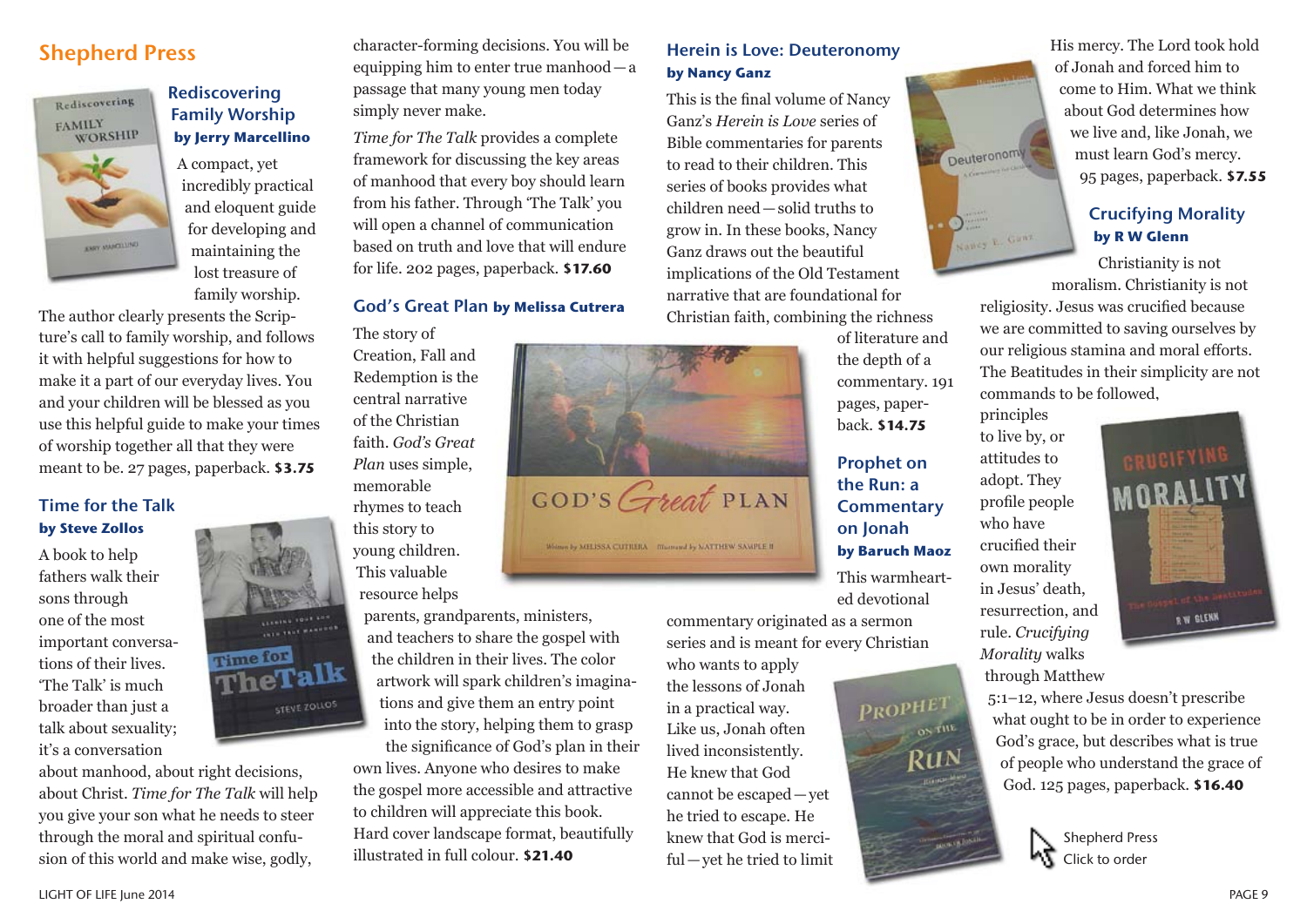

A STANDING ISON TORSET AGAINST CHEEP AMERICA VED 24 AREAL VARIETY

R.J. RUSHDOONY

**Hidoony** 

# New Theological and Reference Books from R J Rushdoony and Otto Scott

## Faith and Obedience: An Introduction to Biblical Law **by R J Rushdoony**

With much misunderstanding of the Law of God today this booklet is an important contribution to understanding that law and grace are not opposites and that without law we are left with only one alternative—anarchy. 30 pages, paperback. **\$3.80**

#### The American Indian **by R J Rushdoony**

Having spent eight years on the Duck Valley Indian Reservation as a missionary, Rushdoony writes with conviction, understanding and biblical wisdom on the plight of the American Indian. This book helps Christians understand the devastating mistakes Western governments have perpetrated against origi-

nal settlers. His description of the past is also an indictment of our statist future. 139 pages, paperback. **\$22.75**

#### Van Til and The Limits of Reason **by R J Rushdoony**

The Enlightenment brought reason to replace revelation. The Christian must see faith in God's revelation as opening up an understanding, as thinking God's thoughts after Him and rationalism as a restriction of thought to the narrow confines of human understanding. These seven essays explore the Van Til perspective that puts God first and centre of all of life. 84 pages, paperback. **\$12.65**

#### Sermons in Obadiah and Jonah **by R J Rushdoony**

Eight sermons (four from each book) are delightful and thoughtful backgrounds to these two minor prophets. Obadiah is a prophecy of judgement on Edom who bore a grudge against Judah. Jonah records not only Jonah's unfortunate behaviour but also God's dealing with his complaints. 84 pages, paperback. **\$11.35**

## James 1: The Fool as King **by Otto Scott**

A good read and very informative. Scott makes clear what many scholars, misled by James' sorry appearance and pomposity, have missed. There had never been anything wrong with James' intelligence; it was his character that was deficient. James was a key figure in the shift



of the climate of Europe from Christian man to politicoeconomic man, a shift that undermined the work of the Reformation and the Counter Reformation and gave us the modern era. 470 pages, hard cover. **\$25.25**



Theological and Reference titles Click to order



LIGHT OF LIFE June 2014 PAGE 10

VAN TIL THE LIMITS of REASON